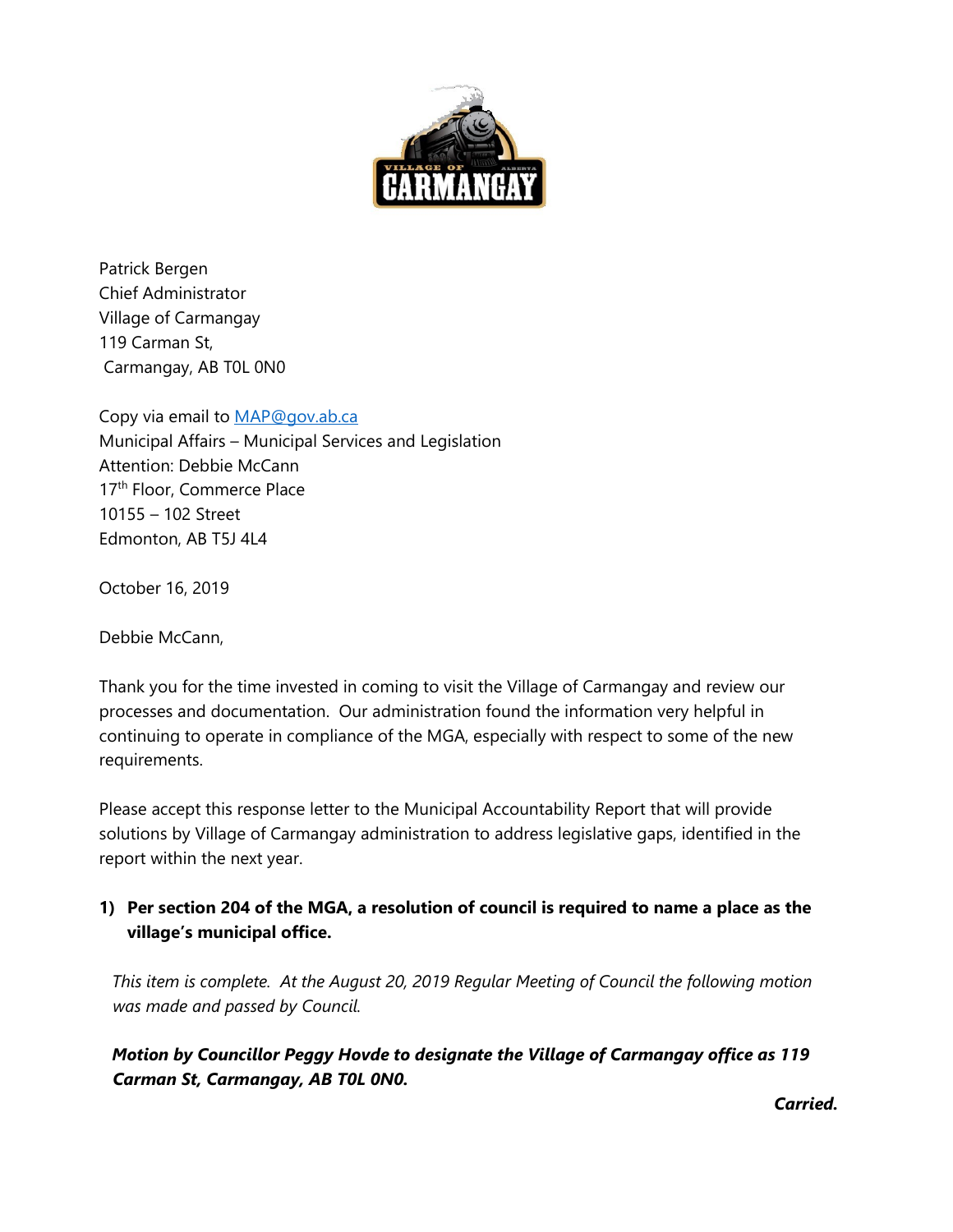*The minutes can be viewed on the Village of Carmangay webite.*

**2) "Closed session" should be used instead of "executive session" to reflect the terminology used in the MGA. Exceptions to disclosure under the FOIPP Act must be cited so the public is aware of what is being discussed in the closed session. Names of those who attended the closed session, and the reasons for their attendance must be recorded in the minutes.**

*Moving forward the Village of Carmangay administration will reflect the requirement as listed in all future agendas and meeting minutes. The Village of Carmangay Procedural Bylaw will also be updated by January 31, 2020 to reflect "Closed Session" on the agenda template instead of "Executive Session"*

# **3) Meetings may only be conducted through electronic communications in accordance with the requirements of section 199 of the MGA.**

*Village of Carmangay Council meetings are always held in in public and are advertised in accordance with the MGA. There have been rare occasions where committees have held meetings electronically in the past, for convenience sake. The Village will ensure that this practice is discontinued moving forward.*

# **4) All decisions of council must be formalized through a council resolution or bylaw that is passed in an open public meeting, with a quorum present.**

*As indicated in the report, "At the June 18, 2019 meeting of council observed, there were decisions of council that were not formalized through a resolution. An example of this occurred when council accepted several items as information without a resolution."*

*Administration has ensured since that time that all items of information are accepted through a resolution. Evidence of this is available in subsequent meeting minute on the Village website.*

# **5) The minutes are to be documented in accordance with the requirements of section 208(1)(a) of the MGA, without note or comment.**

*While the current administration has reduced significantly the notes and comments within the minutes that were quite expansive in previous years, the process is now to produce minutes that have no notes or comment. This is evidenced by viewing the most recent minutes available on the Village website.*

# **6) To be compliant, a council code of conduct bylaw, meeting the required provisions stated in the Code of Conduct for Elected Officials Regulation must be adopted.**

*The Ethical Code of Conduct of Council Policy was passed by resolution at the October 18, 2016 regular meeting of Council. Administration will redraft the Council Code of Conduct as a bylaw and present it to Council by February 28, 2019 for consideration.*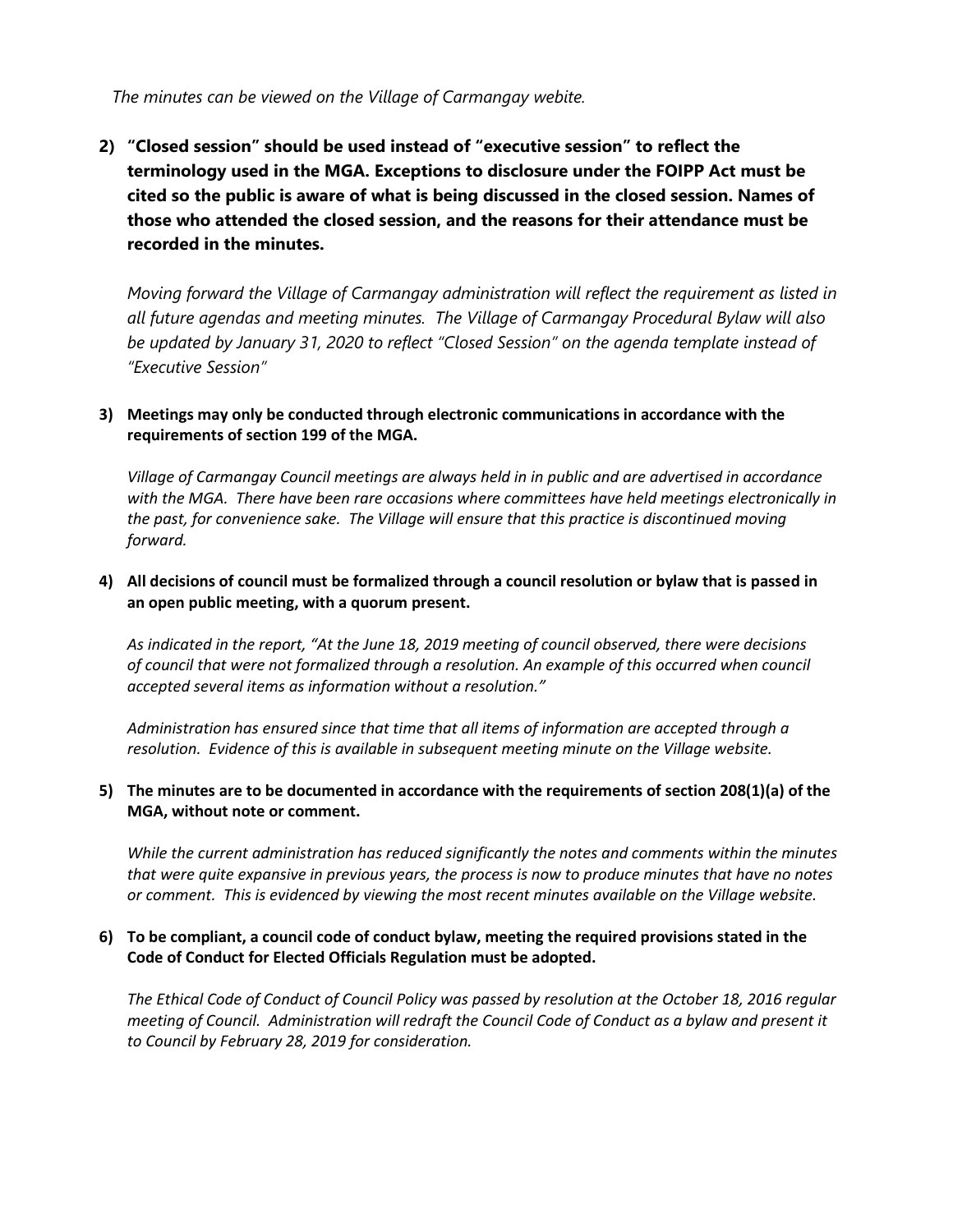#### **7) The village must pass bylaws establishing the positions of assessment review board clerk and subdivision and development appeal board clerk as designated officers.**

*Village of Carmangay administration will research and prepare bylaws to establish the positions of assessment review board clerk and subdivision and development appeal board clerk as designated officers. The Village contracts this work through the Oldman River Regional Services Commission, so the roles are technically contracted positions. Administration will work with ORRSC and Municipal Affairs to ensure that the bylaws are correct and bring them for Council consideration by February 28, 2020.*

#### **8) Borrowing bylaw 781 must be amended to include the maximum rate of interest to be paid in accordance with section 251(2)(b) of the MGA.**

*It has been the past practice of administration to pass borrowing bylaws as written and provided by our financial institution. Although the Village has no debt the bylaws provide for funding if it is required in the future. Any future borrowing bylaws will have the maximum rate of interest included within the bylaw. The updated borrowing bylaw will be presented for Council consideration by March 31, 2020.*

#### **9) Moving forward, the village must ensure that the tax rate bylaw calculations are correct and only one minimum tax is levied. Also, the property tax bylaw must account for all requisitions imposed, including requisitions for designated industrial properties (DIP), in accordance with section 359(1) of the MGA.**

*The 2020 tax rate bylaw will be completed and presented to Council prior to April 20, 2020. The designated industrial properties tax (a new change from municipal affairs) is a very small amount (less than \$100) and was missing on the 2019 tax rate bylaw. They will be included in the 2020 Tax Rate Bylaw. The bylaw will also only have one minimum tax.*

# **10) Bylaw 738 must be amended to address the following:**

- **the bylaw must indicate that it is a bylaw of the Village of Carmangay;**
- **the municipality must establish both a local assessment review board and a composite review board; and**
- **the bylaw must be in compliance with legislation.**

**In addition, a designated officer must be appointed as the clerk of the assessment review boards and all members appointed to assessment review boards, as well as the clerk, must complete the mandatory training. Since all members of the regional board should have the same bylaw, it would be advisable to work with all member municipalities of the regional assessment review board, as well as their legal counsel, to ensure that member bylaws are consistent and comply with the requirements of the MGA.**

*As indicated in the report, Bylaw 738 was passed on May 5, 2012. The Village will work with ORRSC and other member municipalities to draft a new bylaw that is in compliance with the MGA and the recommendations from the report. The new bylaw will be presented to Council for consideration by April 30, 2020.*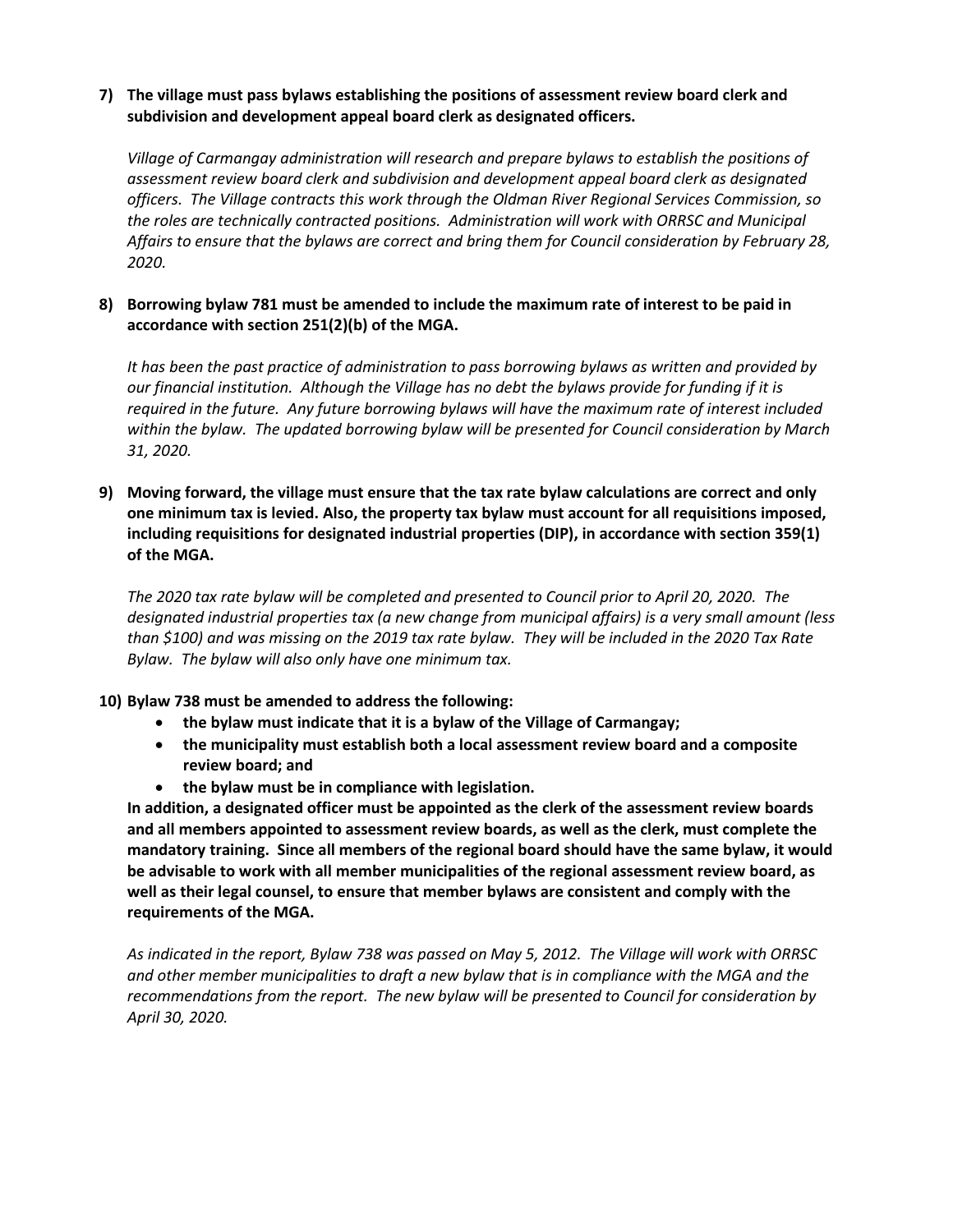**11) The municipality is required to establish a bylaw in accordance with sections 555 and 556 of the MGA if the municipality has a bylaw enforcement officer or bylaw enforcement provisions. Any person who is enforcing bylaws must take the official oath.**

*Village of Carmangay administration will draft a bylaw for Council consideration by April 30, 2019 and have the contracted bylaw officer take an official oath to continue to provide contracted bylaw service for the Village.*

**12) The bylaw should be amended to be consistent with council's decision to hold council meetings at 6:30 p.m. "Executive session" should be replaced with "closed session".**

*The Procedural Bylaw will be updated and will include the 2 changes indicated in the report. The procedural bylaw will be brought to Council for consideration by January 31, 2020.*

#### **13) Council must pass a bylaw that authorizes the CAO or a designated officer to consolidate one or more bylaws in accordance with section 69(1) of the MGA.**

*Administration notes from the report "The village generally repeals and replaces bylaws rather than revising or amending; however, land use bylaw 742 has been amended and consolidated up to and including October 2015. A designated officer may only make a consolidation of bylaws when council has delegated the authority by bylaw in accordance with section 69(1) of the MGA. In each case, the amendment was advertised and received a public hearing prior to being passed."*

*To administration's knowledge, there has never been a bylaw that authorizes the CAO to consolidate bylaws. Administration will draft and bring a bylaw for Council's consideration by February 28, 2019 to address this requirement.*

#### **14) Council must appoint an auditor for the village, and moving forward the village must submit their financial statements and auditor's report to the minister by May 1 of the year following the year for which the financial information return and statements have been prepared.**

*Council will be passing a resolution to appoint auditors at the October 23, 2019 regular meeting of Council. Administration will work with the auditor to ensure deadlines are met.*

#### **15) The financial statements must disclose the salaries of all designated officers.**

*Administration recognizes the following comments from the report; "The salaries of councillors and the CAO are contained within the annual financial statements. It was noted that the salary and benefit disclosure does not include an amount for the assessor who is appointed as a designated officer."*

*Administration appreciates understanding that the assessor is defined as a designated officer and will*  work with the auditor to ensure the amount paid to the assessor is included on the annual financial *statements starting with the 2019 financial statements. The 2019 financial statements will be completed and communicated by April 30, 2020.*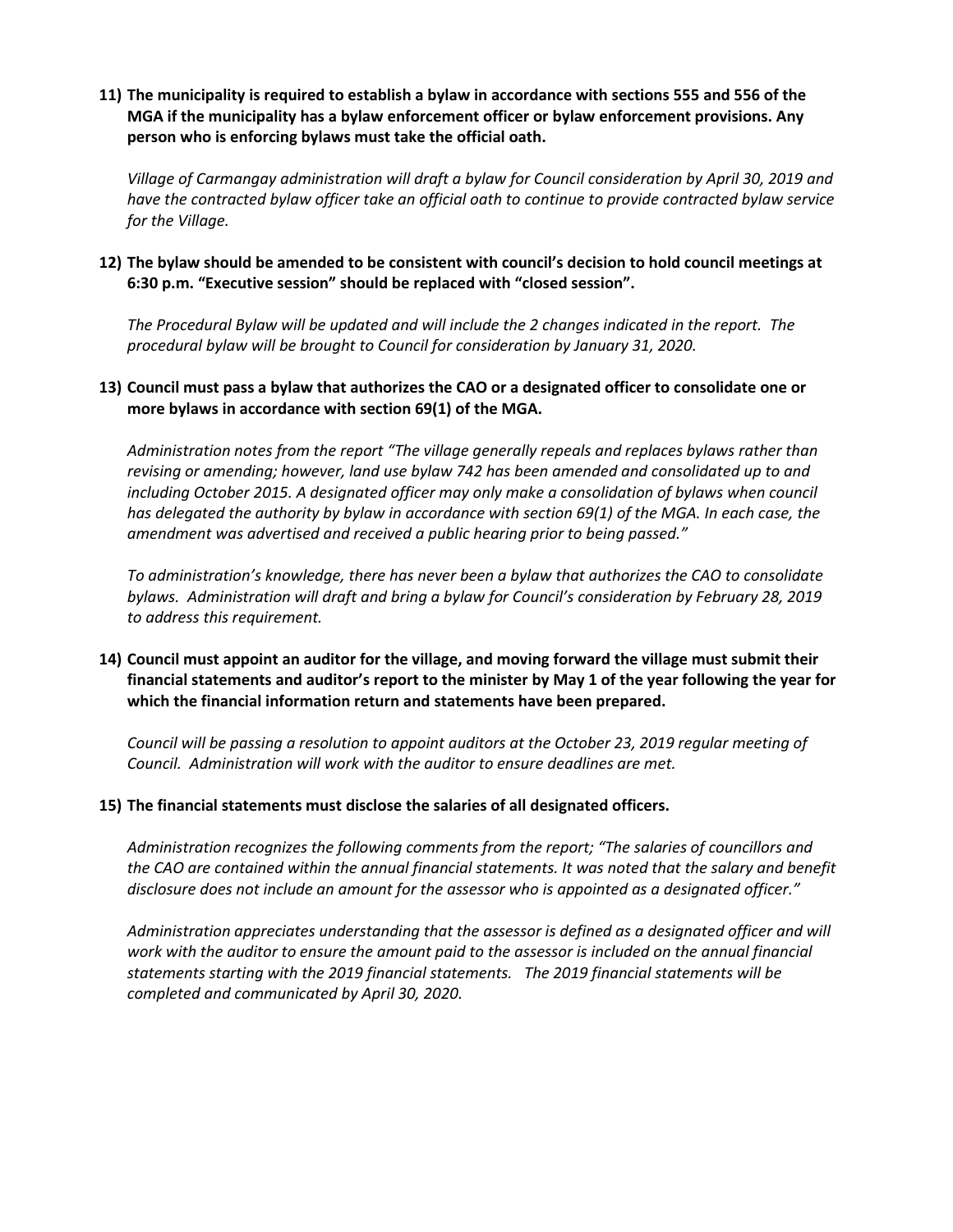#### **16) Moving forward, the tax notice content on the combined notice must be updated to include information on how to request a receipt for taxes paid, and the name and address of the designated officer with whom a complaint must be filed.**

*Administration has just rolled to a new accounting system this year and appreciates the feedback to address the content on the tax notices. The 2020 tax notices will be sent out by June 30, 2020 and be correct.*

#### **17) A designated officer must certify the date tax notices were sent.**

*Administration recognizes that there is a requirement to notify the public through normal communication channels that the tax and / or assessment notices have been sent out. The 2020 tax notices will be sent out by June 30, 2020 and be communicated.*

#### **18) The village must, by bylaw, establish an SDAB which meets all legislative requirements of Sections 627 and 628 of the MGA, and the accompanying regulations 43/2002 and 195/2017.**

*Currently the Village contracts the SDAB to the Oldman River Regional Services Commission and it is*  rarely used. Administration will work with Municipal Affairs as well as ORRSC to draft a bylaw that *complies with the MGA and accompanying regulations. The bylaw will be brought to Council prior to April 30, 2020 for consideration.*

# **19) The land use bylaw must be amended to include appendix A which establishes a fee schedule, or alternatively, a rates and fees bylaw must be passed to establish fees applicable to the land use bylaw.**

*Administration will work with ORRSC to ensure that the Land Use Bylaw has been amended to be in compliance. The Municipal Development Plan is nearing completion and there are some upcoming changes from the new MGA that need to be incorporated into the Land Use Bylaw as well. Administration will bring all these amendments to Council for consideration by May 31, 2020.*

#### **20) The village website must be updated to include a comprehensive list and summary of all planning policies and their relationships with other planning documentation and decisions.**

Administration recognizes that this is a requirement of the new MGA. There has been much focus over the last year and a half to be compliant with the new MGA by putting in place; a public participation policy, 3 year operational plan, 5 year capital plan, a nearly completed Municipal Development Plan, as well as working towards an Intermunicipal Development Plan and Intermunicipal Collaboration Framework. Administration will work with ORRSC and Municipal Affairs to ensure all of the information required will be available on the Village website by February 28, 2020.

#### **21) The returning officer and deputy returning officers must take the official oath or statement prescribed in the Local Authorities Election Forms Regulation, before performing the duties of a returning officer or deputy returning officer.**

*Village administration will ensure that the next municipal election in 2021 will comply with the Local Authorities Election Forms Regulation as requested in the report.*